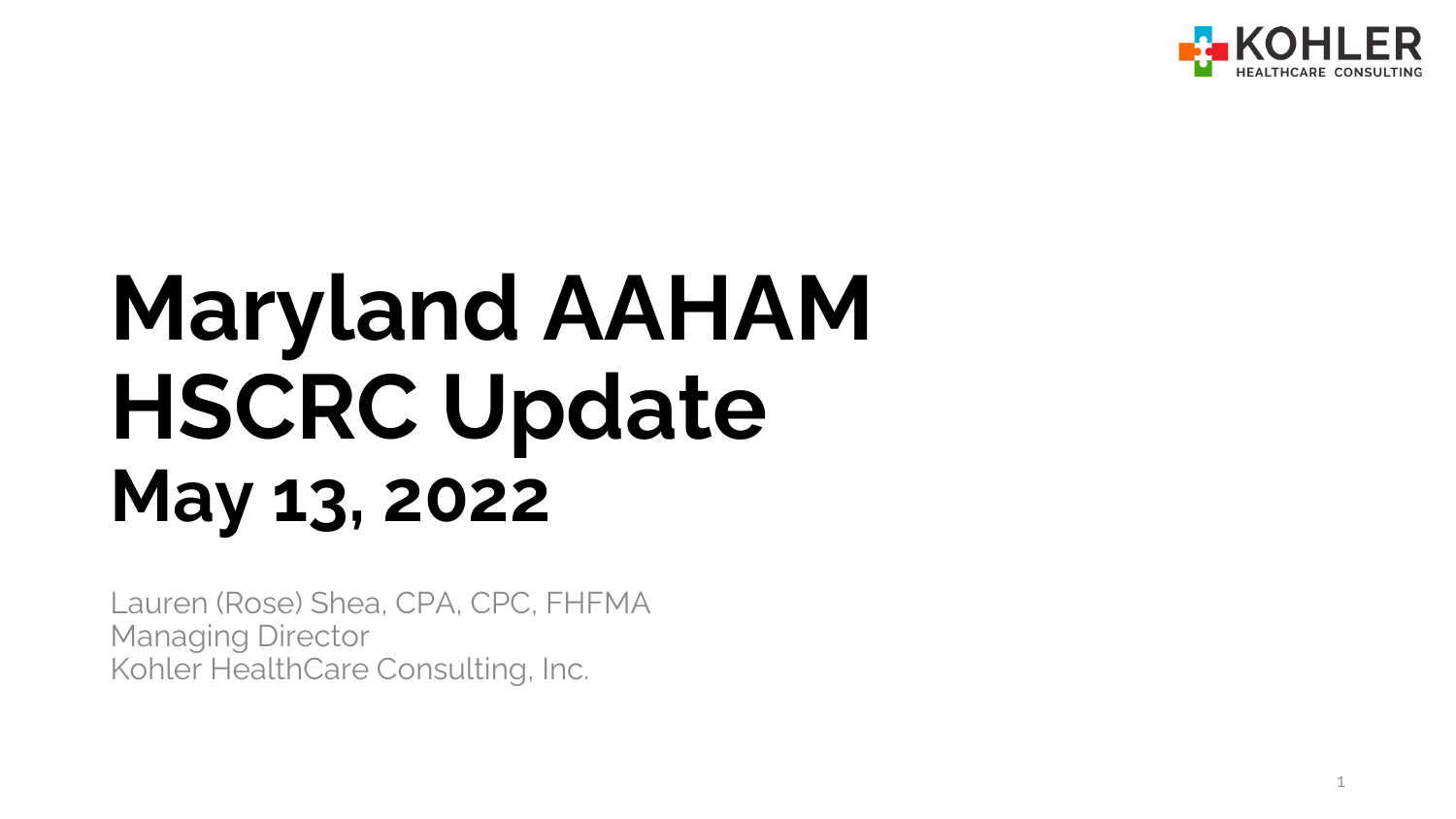

## **Agenda Items**

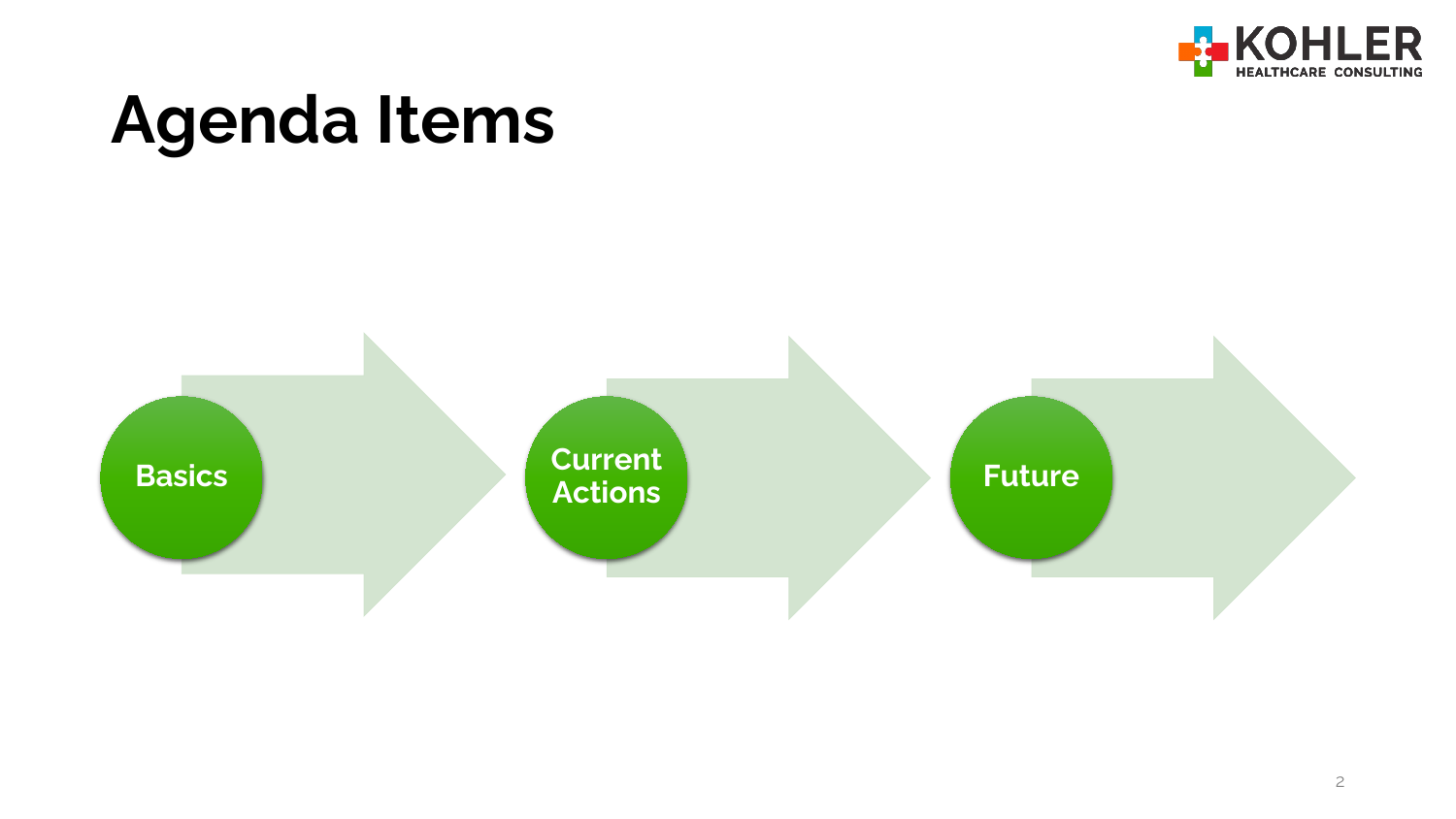

# **BASICS**

Quick Explanation of the HSCRC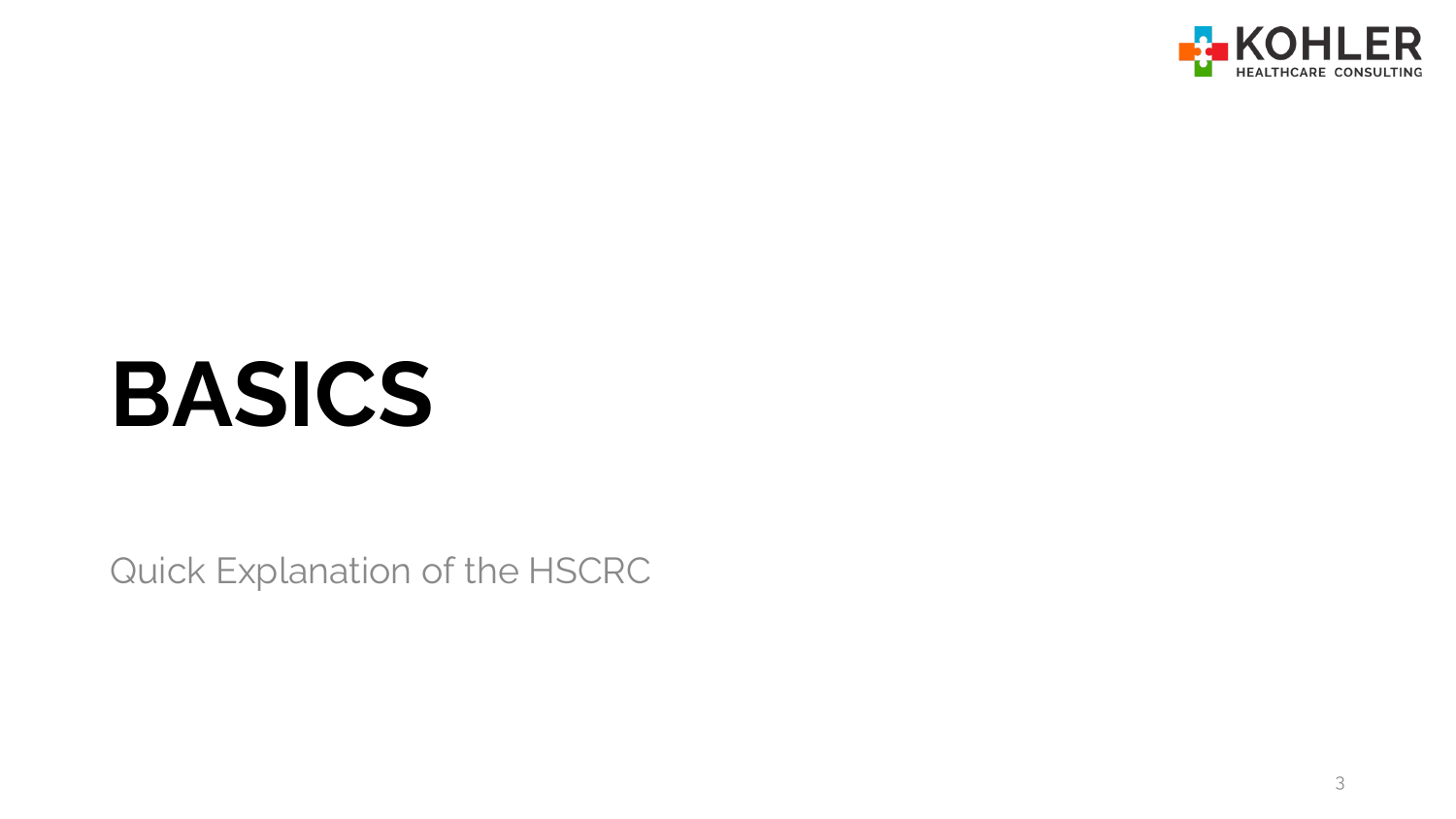

## **New to Maryland or the HSCRC?**

- New to Maryland and/or not sure what the HSCRC is? You are not alone!
	- HSCRC  $\Rightarrow$  Health Services Cost Review Commission
	- Maryland has been a "waiver state" since 1978, meaning Maryland hospital services are exempt from Medicare payment rates and all payers pay the same price for the same service (with some discounts/exceptions).
	- To keep the waiver, Maryland's rate of change in Medicare hospital spending must be less than that of the nation.
- Primary goal of the HSCRC: reduce healthcare costs while ensuring high quality healthcare in Maryland.
- Website: <https://hscrc.maryland.gov/pages/default.aspx>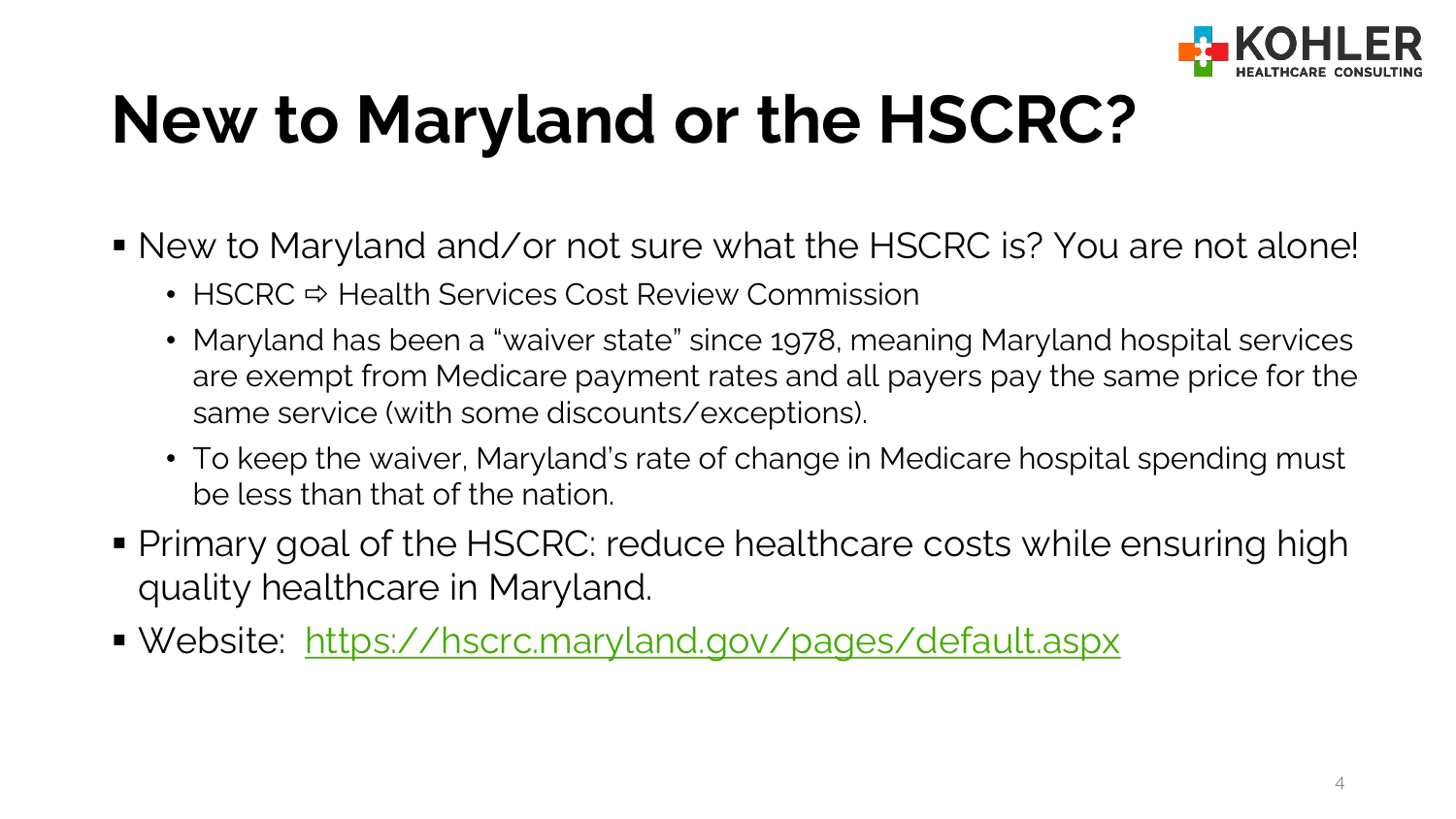

## **Many Changes**

### **Then**

- "Hospital-Centric"
- Cost (Charge)-Focused
	- Rate centers, rates, and relative value units
- Revenue was volumedriven
- Some programs

### **Now**

- Total Cost of Care 2019
- Quality-Focused
- **Revenue is capped** 
	- GBR-2014
- **Many programs** 
	- Community Benefits
	- Acquired Conditions, Readmissions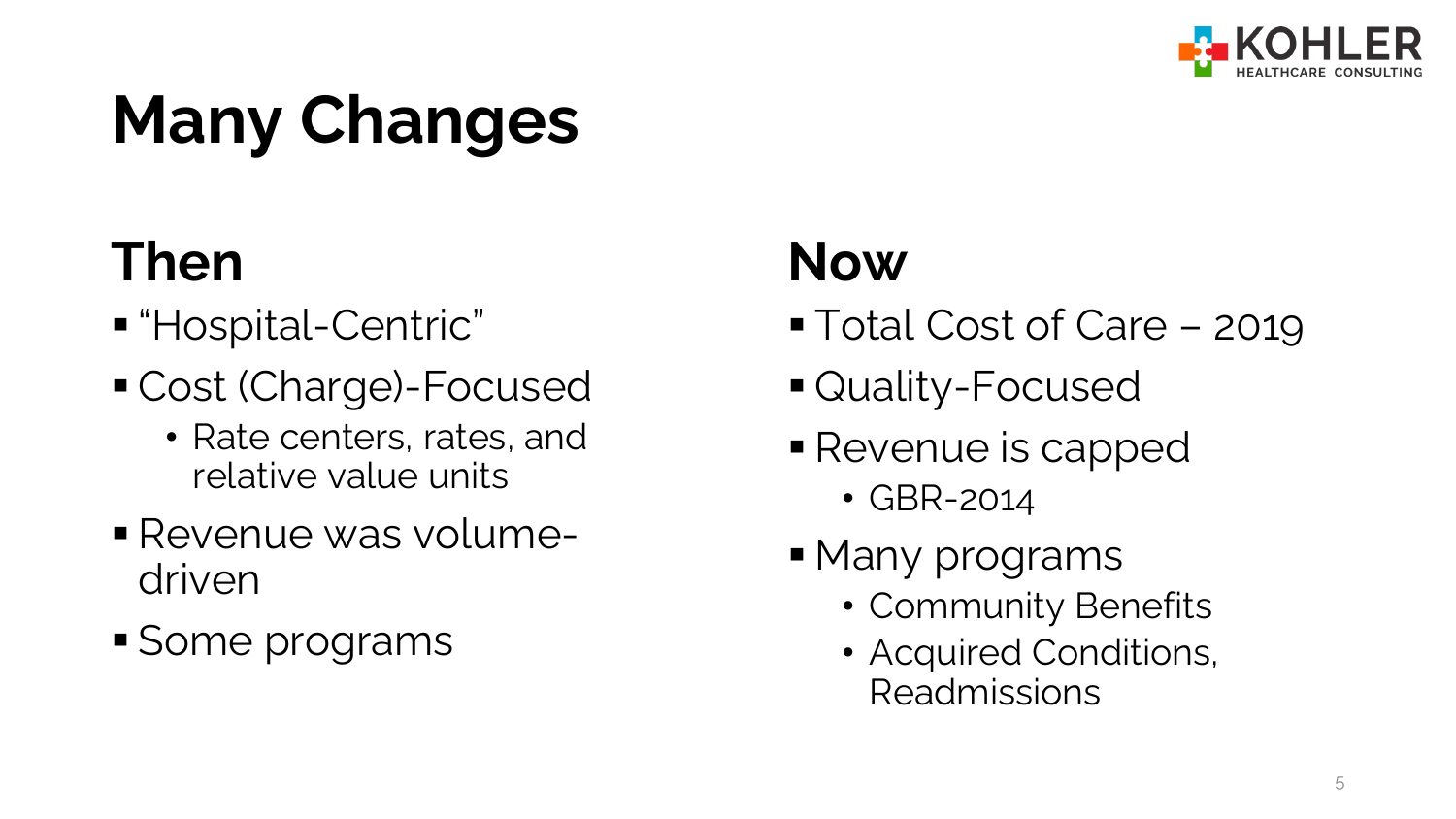

## **Commissioners vs. Commission Staff**

#### **Commissioners**

- **Appointed by Governor**
- Diverse: Hospital, Non-Hospital, includes payer representation
- **Terms**
- Votes on all policies

#### **Commission Staff**

- **Hired to work for state** government
- Policy, economics, etc.
- Employment
- Develops (with stakeholders) and presents policies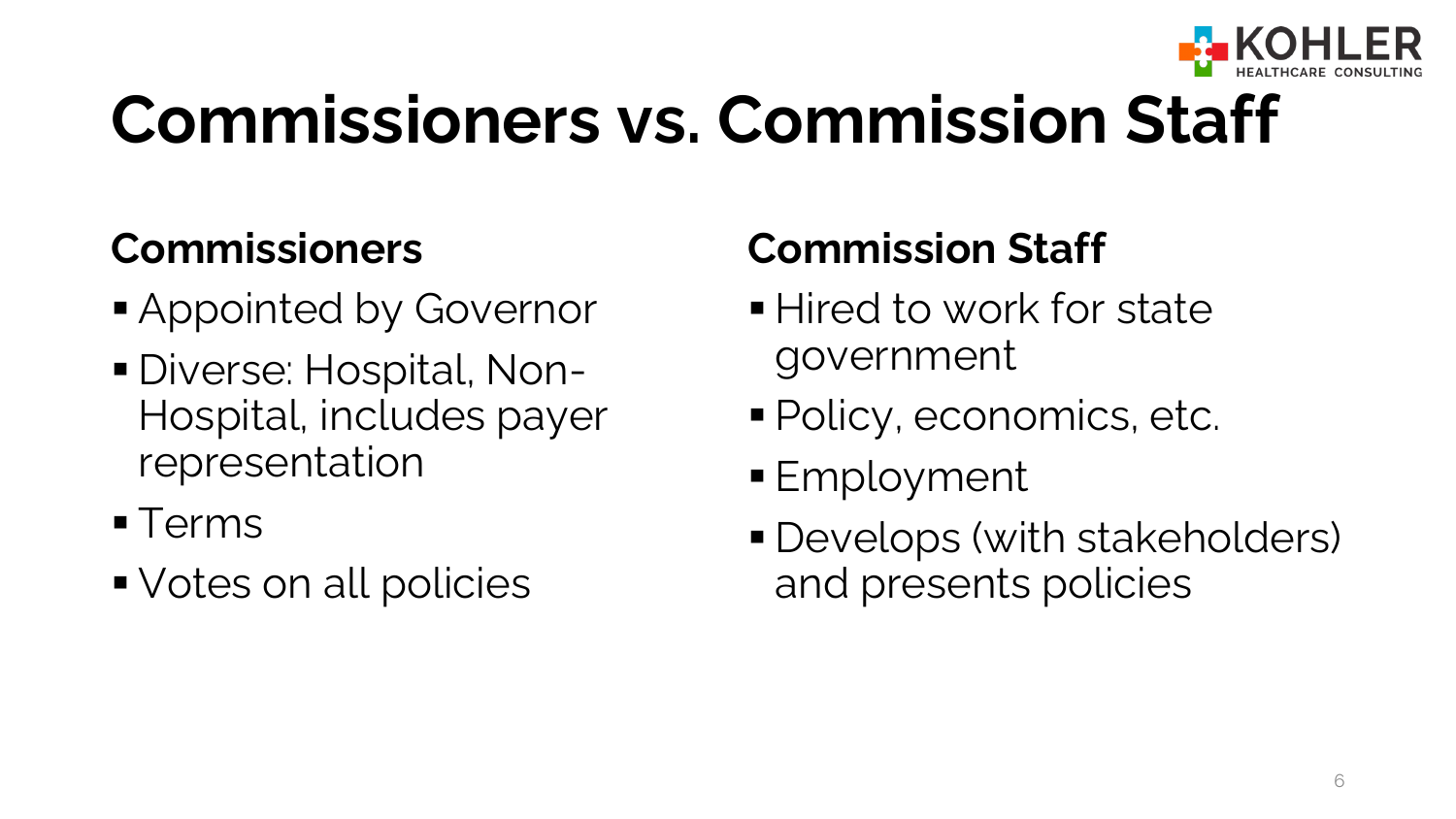

## **Regulated vs. Non-Regulated**

#### **Regulated**

 Facility hospital services provided "at the hospital" (on campus)

#### **Non-Regulated**

- **Physician Offices**
- **Professional Fees**
- **Specimen Only Laboratory**
- **End-Stage Renal**
- Post-Acute Care
- **Other freestanding entities**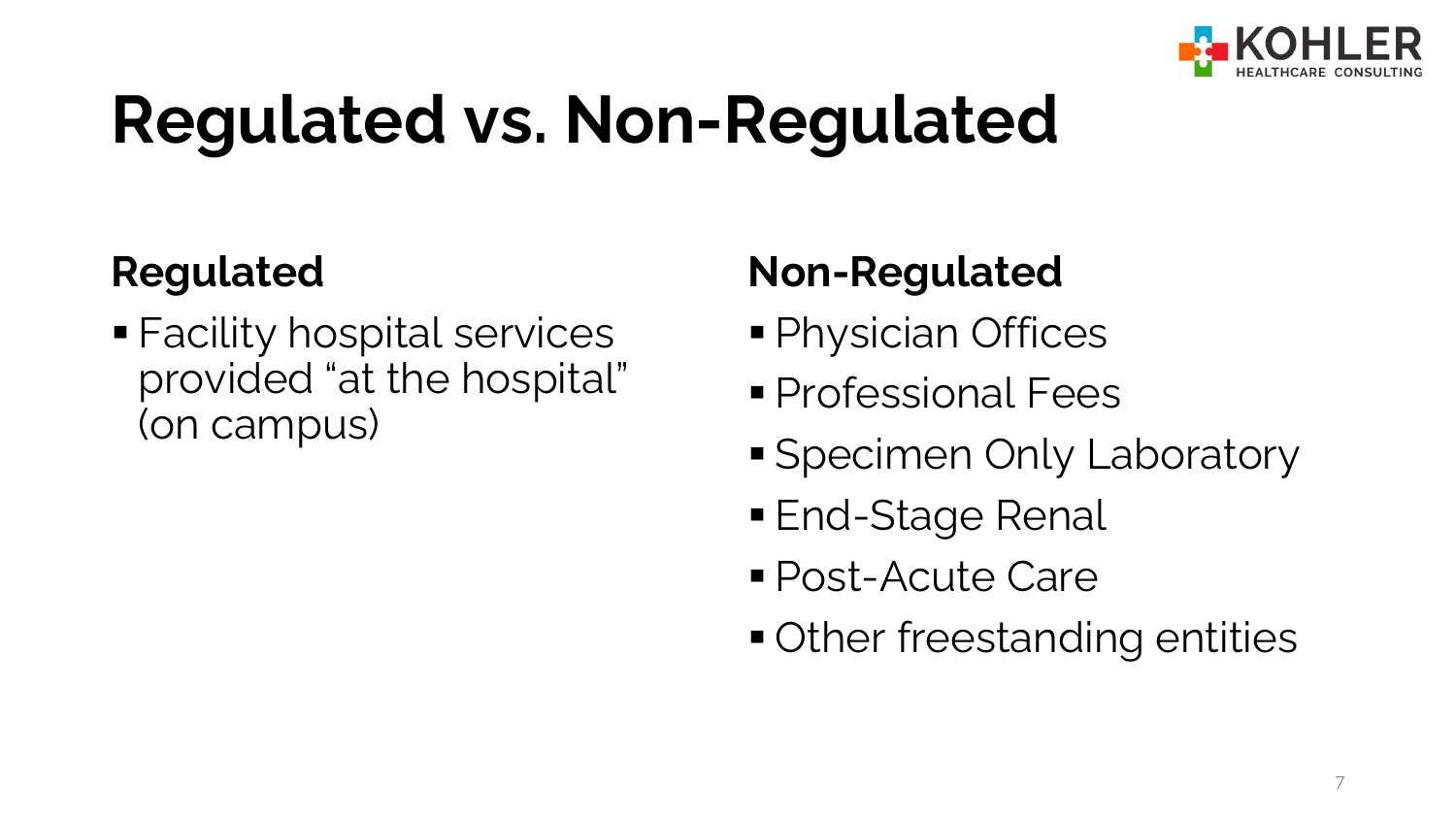

## **Waiver**

#### **What it Does**

- Controls what hospitals can charge for services that are regulated by the HSCRC
- Payers must pay what hospitals charge for regulated services (with some discounts)
- **Makes information public**

#### **What it Does Not Do**

- **Affects coverage of services**
- **Tells how to bill or code for** services
- **Impacts what is charged and** paid for non-regulated services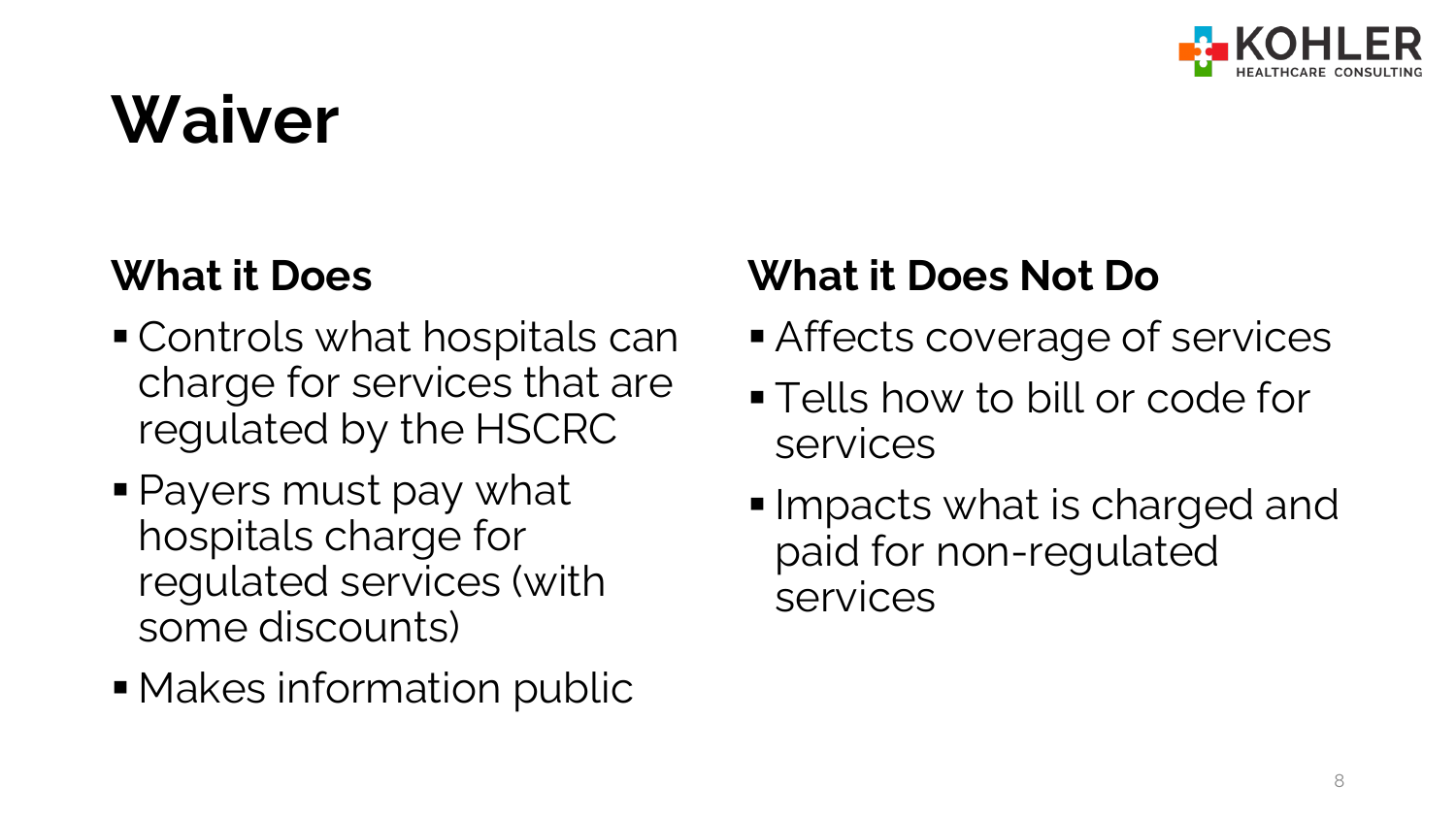

### **New Vision Statement**

*The Maryland Model, stabilized and embracing a population health approach for all providers, will serve as the nation's leader in health equity, quality, access, total cost, and consumer experience by leveraging value-based payment methodologies across all payers.*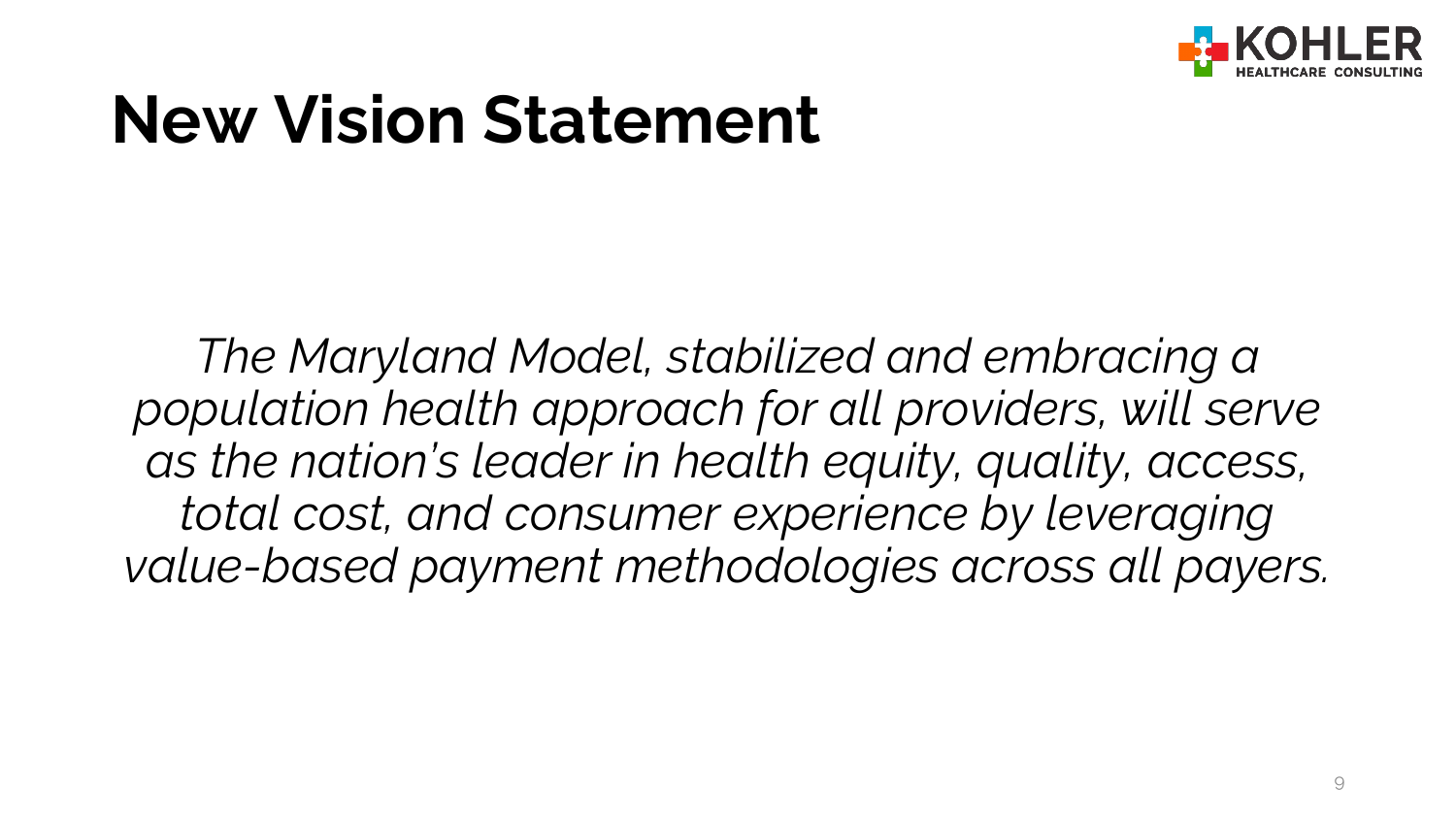

### **Questions on Basics?**

*Don't be shy!*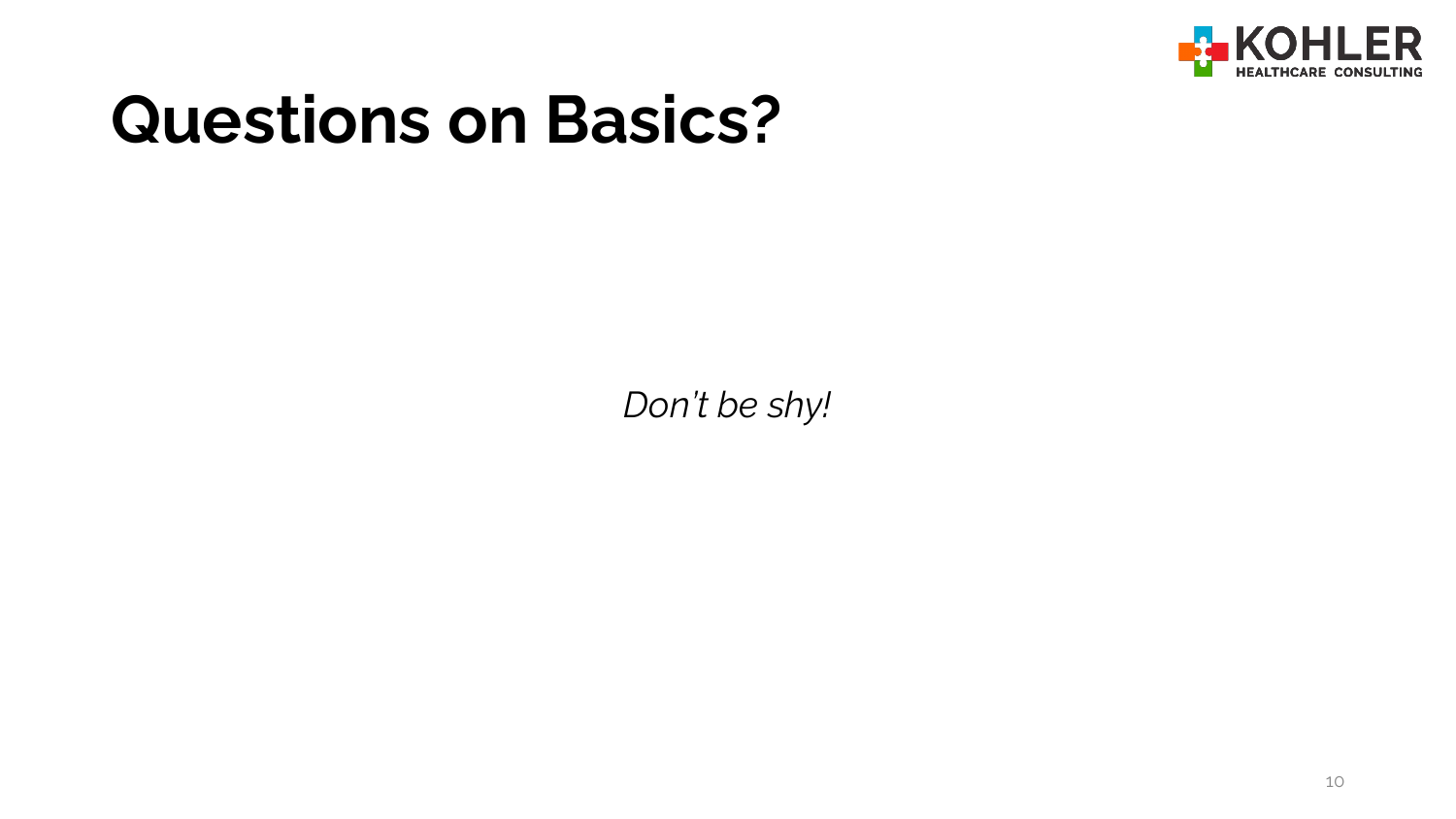

# **CURRENT ACTIONS**

What has happened recently that could impact operations? Our last update was October 27, 2021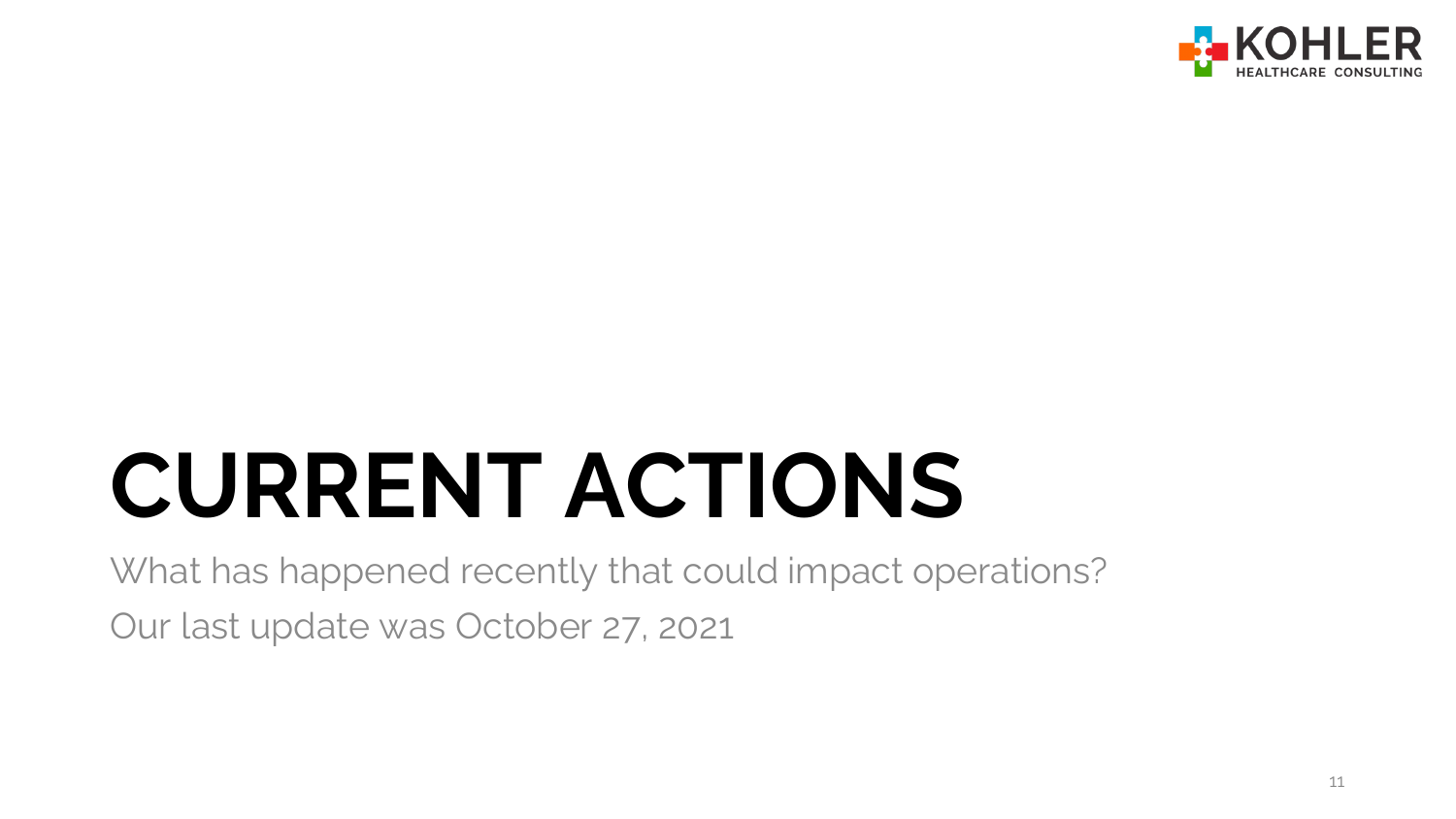

## **Charging**

- Rate Year 2023 Update Factor
- **Full Rate Reviews** 
	- Psych
	- Non-Psych
- **Clinic conversion**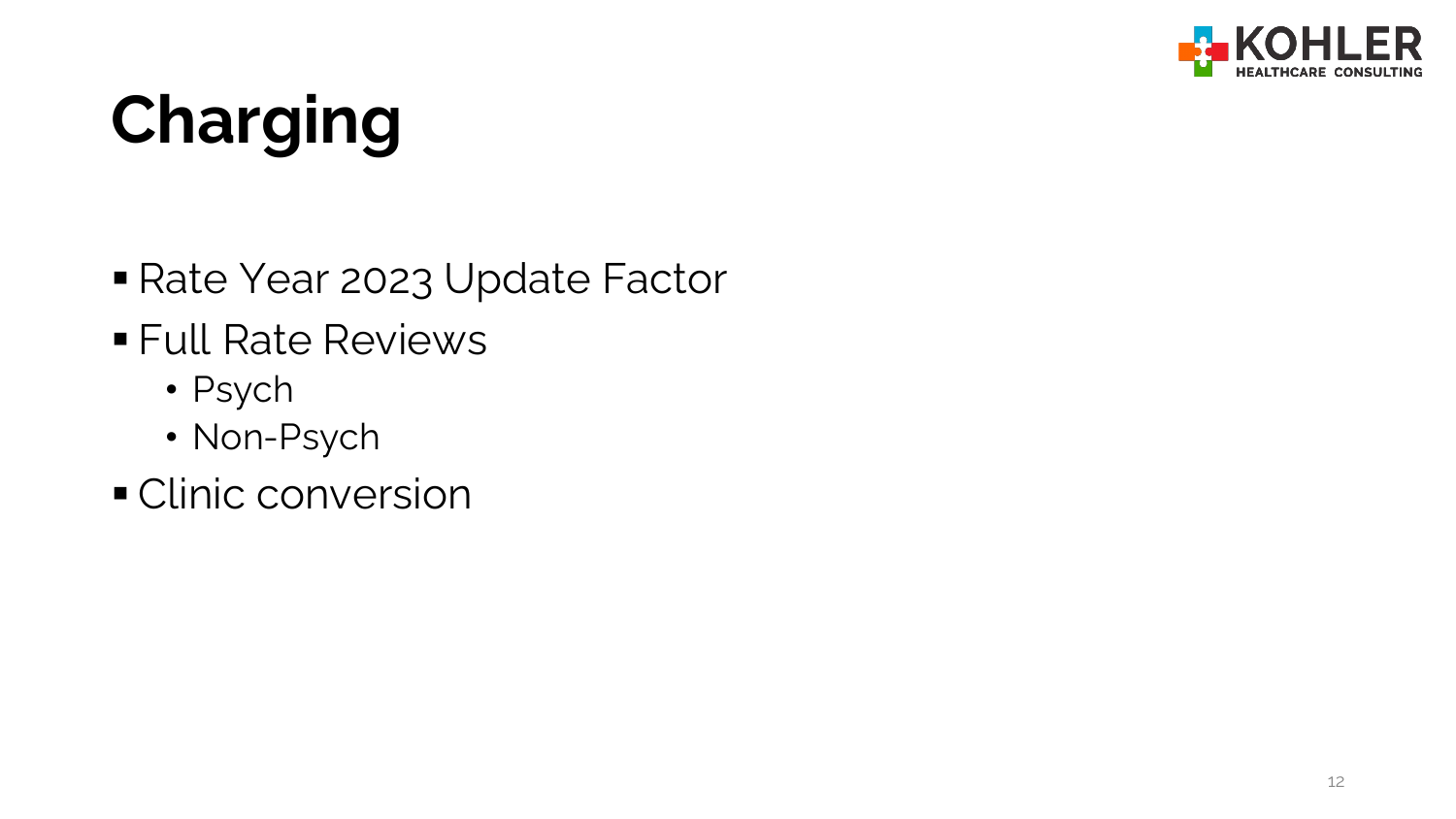

## **Medical Debt and Payment Plans**

- Code of Maryland Regulations (COMAR) 10.37.10.26, Patient Rights and Obligations; Hospital Credit and Collection and Financial Assistance Policies
	- Notice requirements
	- Payment amounts not exceeding 5% of patient income
	- Duration of repayment
	- Interest Rate Cap
	- Payment Plan modifications, prepayments, missed payments, and late payments.
- FAQs
- Proposed Medical Debt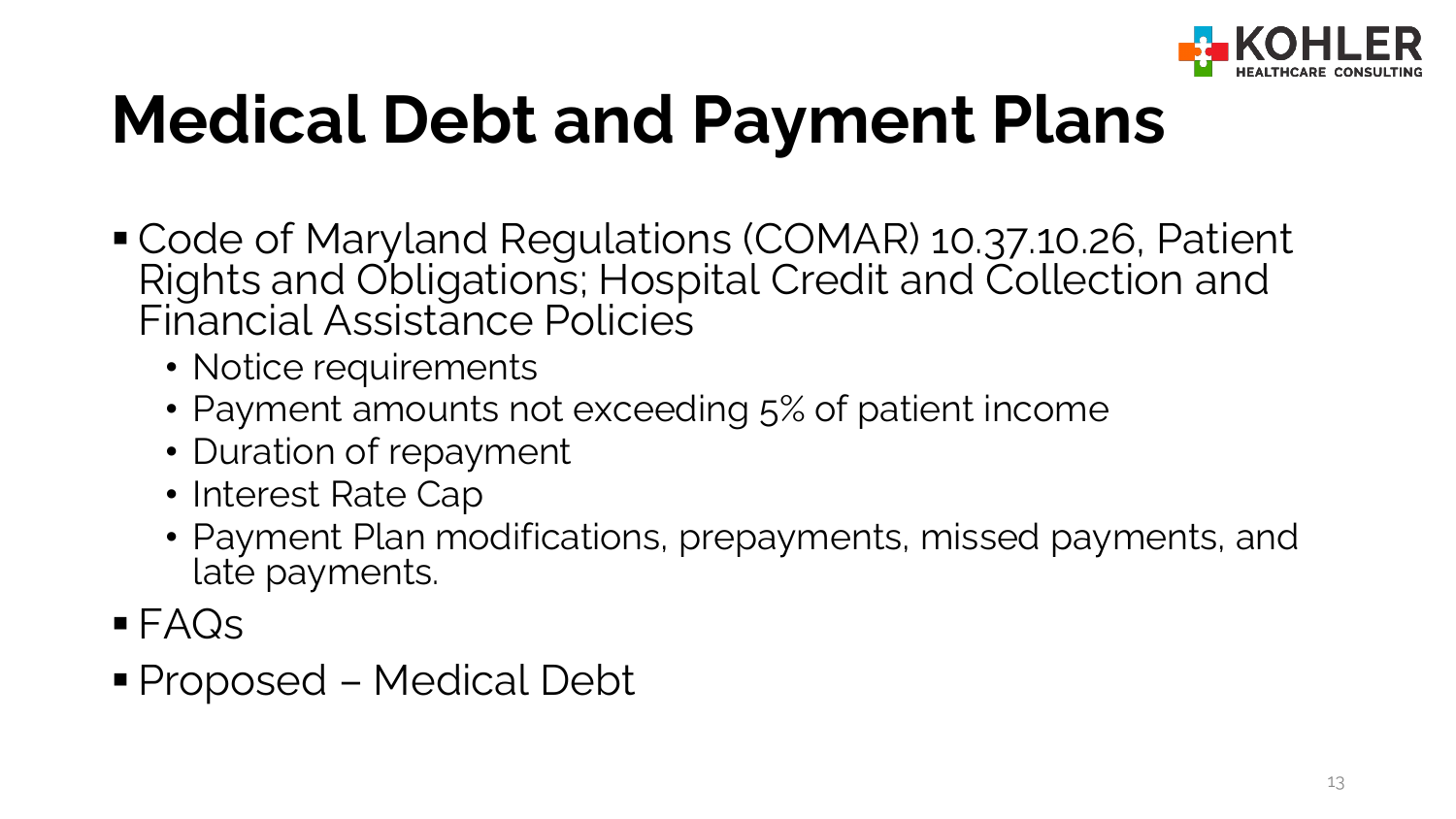

## **Staffing Shortages**

- Nurse Support Programs
	- Schools \$4.1 million
	- Hospitals 0.1 or 0.2% of revenues
- **Advance Funding**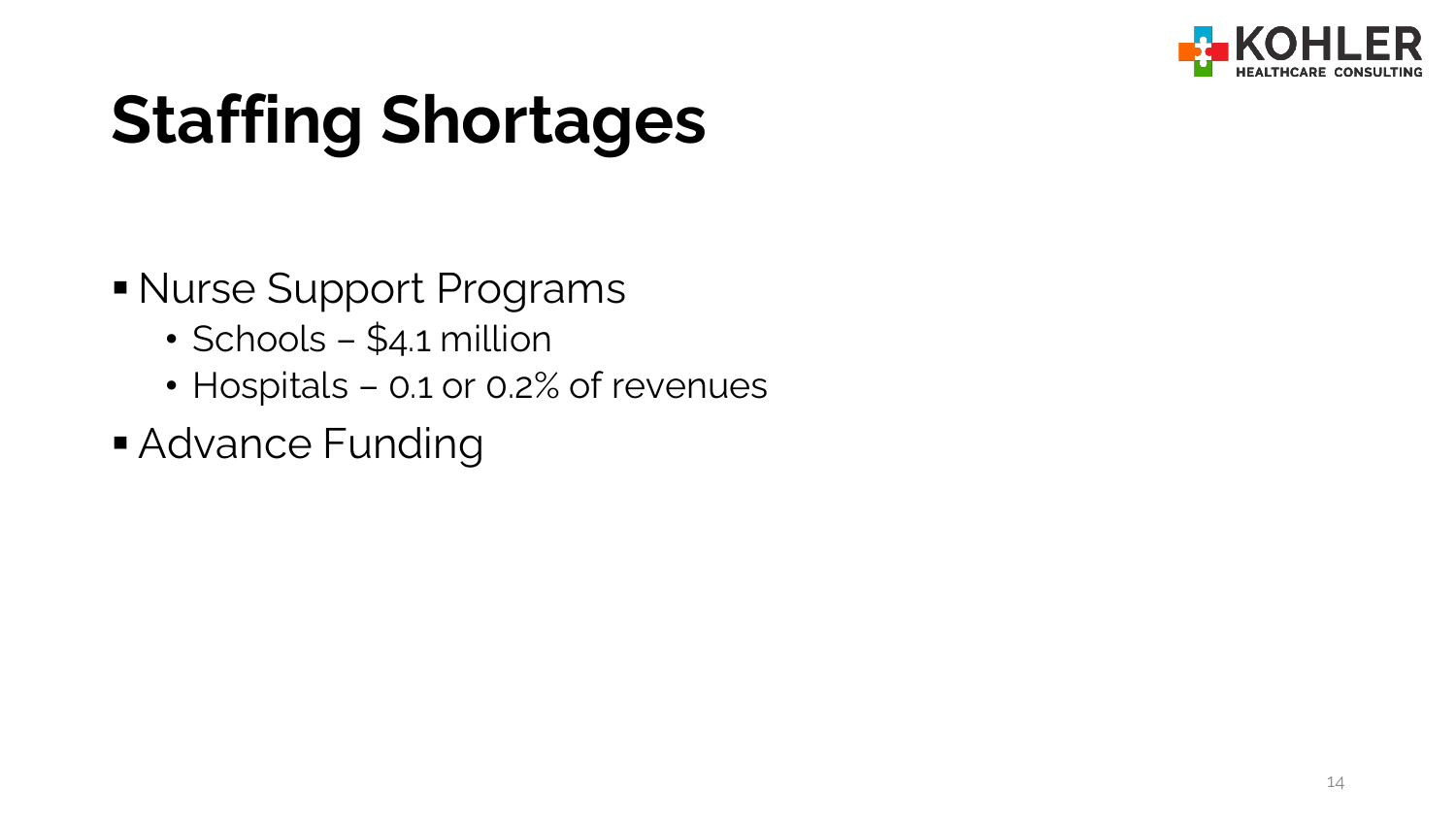

## **Other**

- Chesapeake Regional Information System for our Patients (CRISP)
- **Urgent Care Center de-regulation**
- Tri-County Behavioral Health Engagement (TRIBE)
- Quality-Based Reimbursement (QBR) Concurrent Norms
- Mobile Care Grants
- Facility Fees vs. No Surprises Act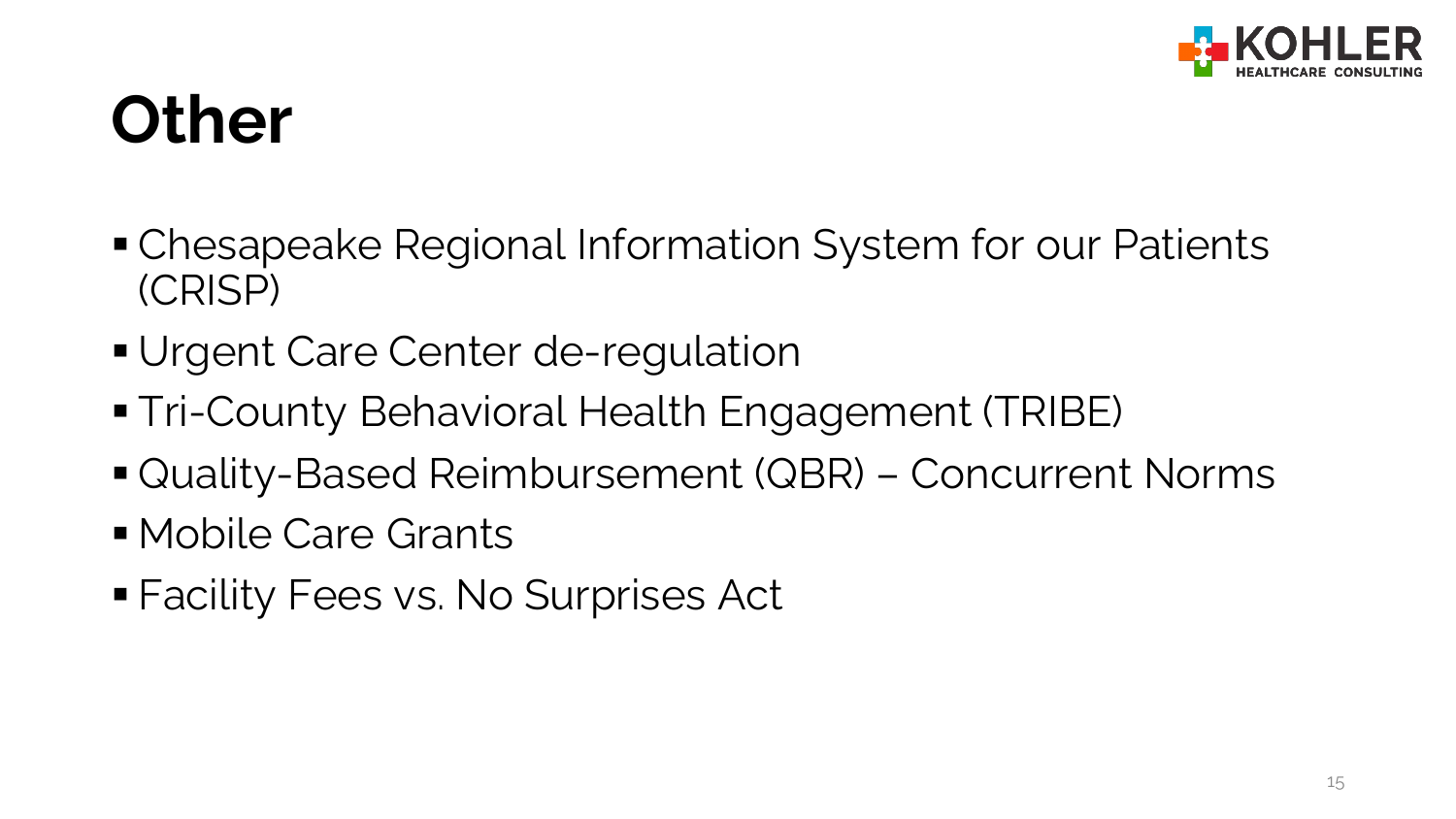

# **FUTURE**

What areas are targeted for future?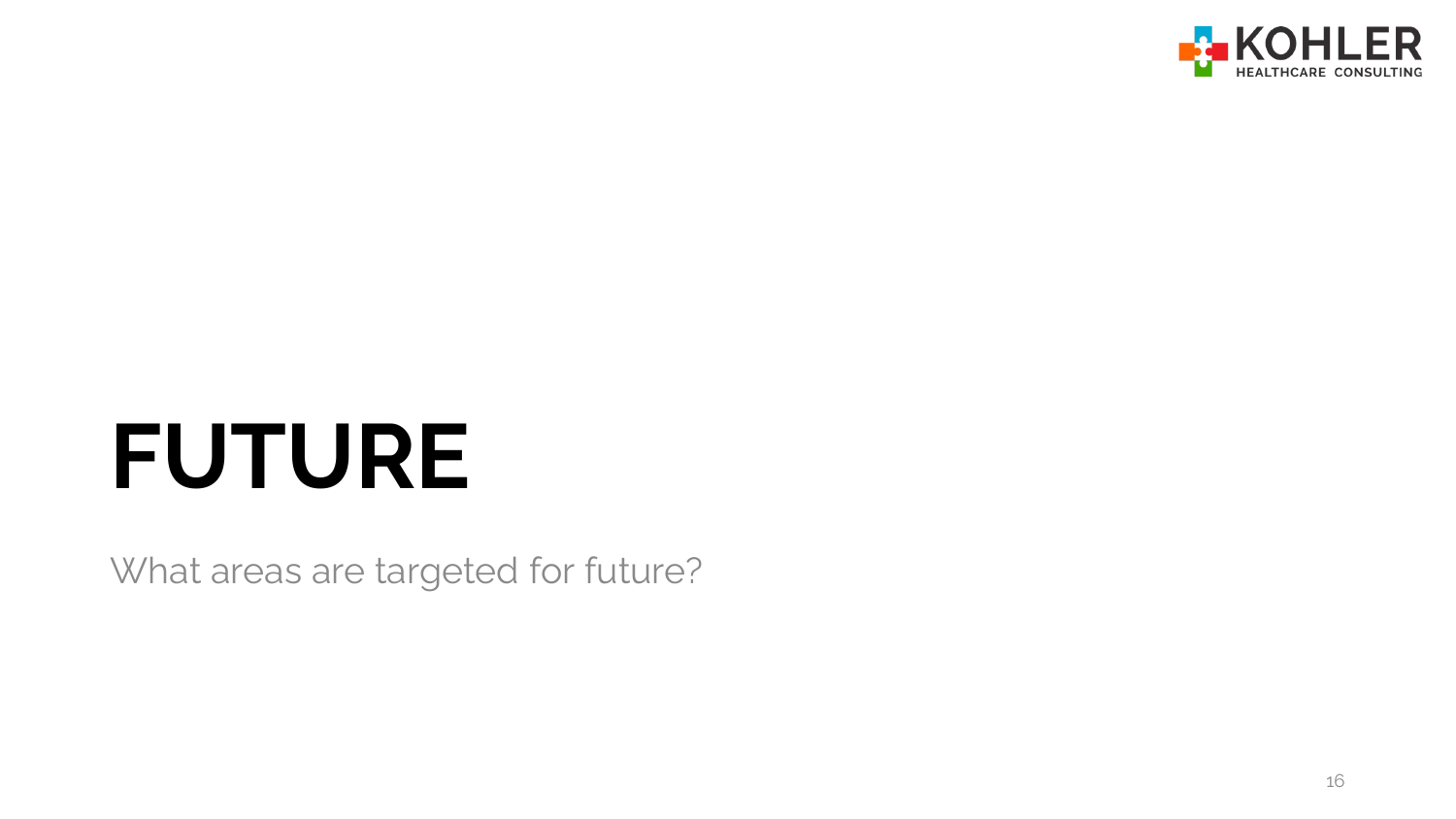

## **Priorities**

- Keeping the model
- Revenue for Reform (R4R) and Care Transformation Initiatives (CTIs)
- Population Health
- **Ouality**
- $\blacksquare$  Equity
- **Statewide priorities** 
	- Diabetes
	- Behavioral Health
	- Maternal/child health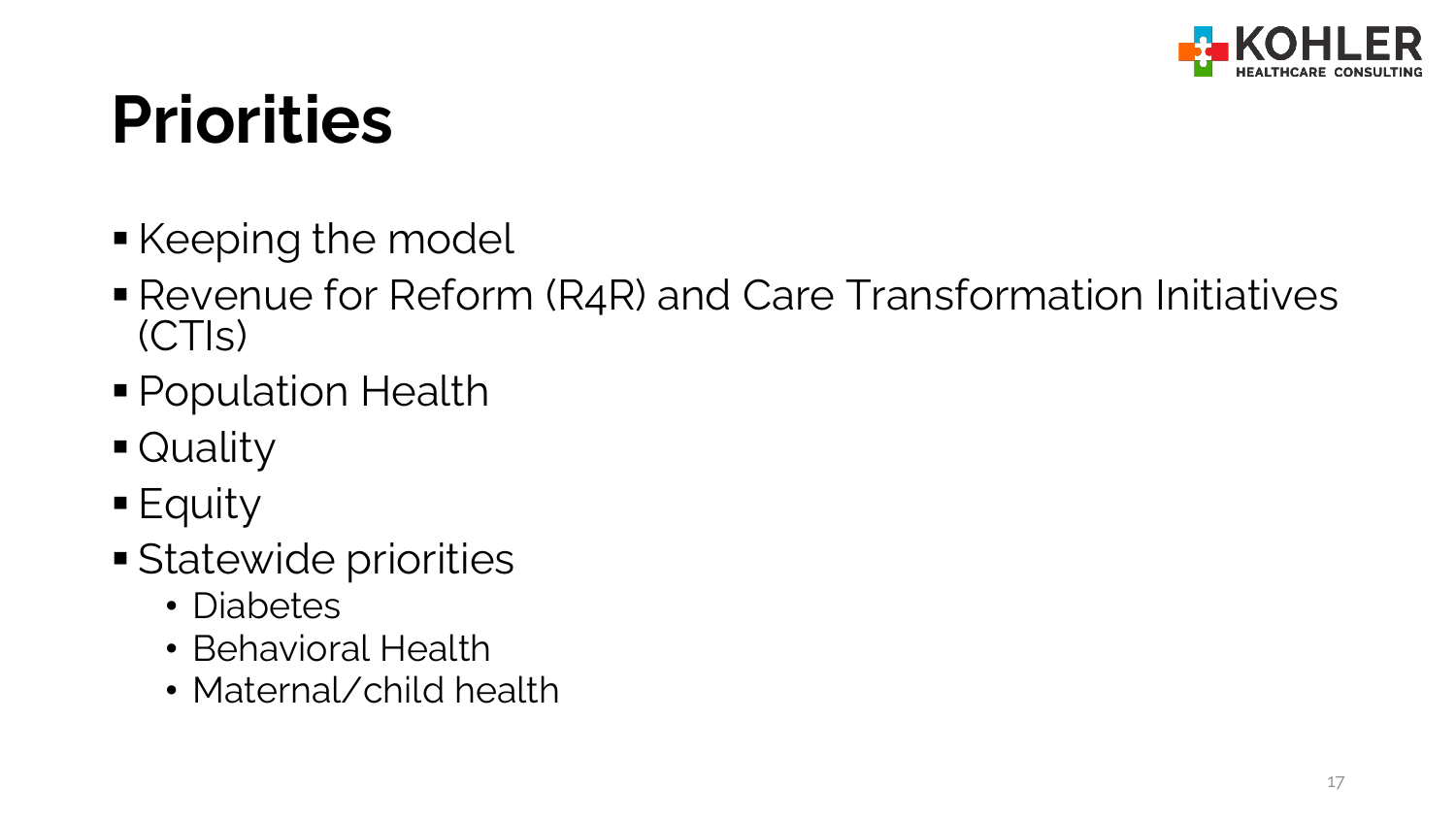

#### **Key Takeaways**

**HSCRC information is shared publicly.**

What KHC hopes you remember from today's informal session:

**Stay connected with Reimbursement Team.**

**The devil is in the details.**

**You are not alone.**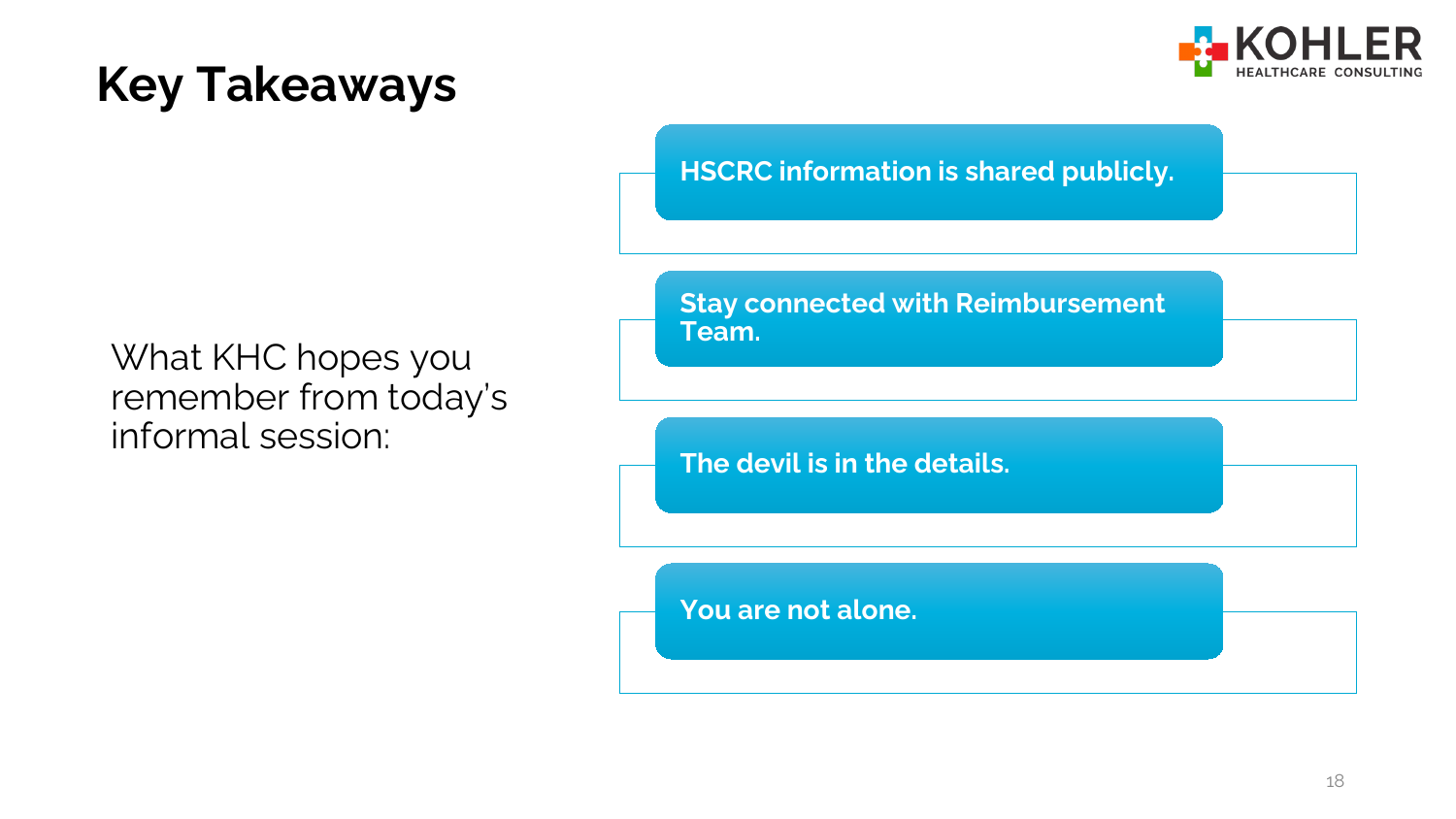

### **Check Out KHC's New Book!**

A Resource Guide for Healthcare Professionals.

548 pages of information you need on the terms and topics that are integral in revenue integrity and the revenue cycle.

Both digital and hard copies are now available on Amazon.

[Revenue Integrity and Revenue Cycle Guide](https://www.amazon.com/Revenue-Integrity-Cycle-Guide-ebook/dp/B09RGDP764/ref=sr_1_1?crid=2BL5LBN3VS258&keywords=revenue+integrity+and+revenue+cycle+a+to+z&qid=1648835351&sprefix=revenue+in%2Caps%2C131&sr=8-1)

**CHARLOTTE KOHLER** REVENUE<br>INTEGRITY ITECHNE<br>REVENUE<br>CYCLE A GUIDE FROM A TO Z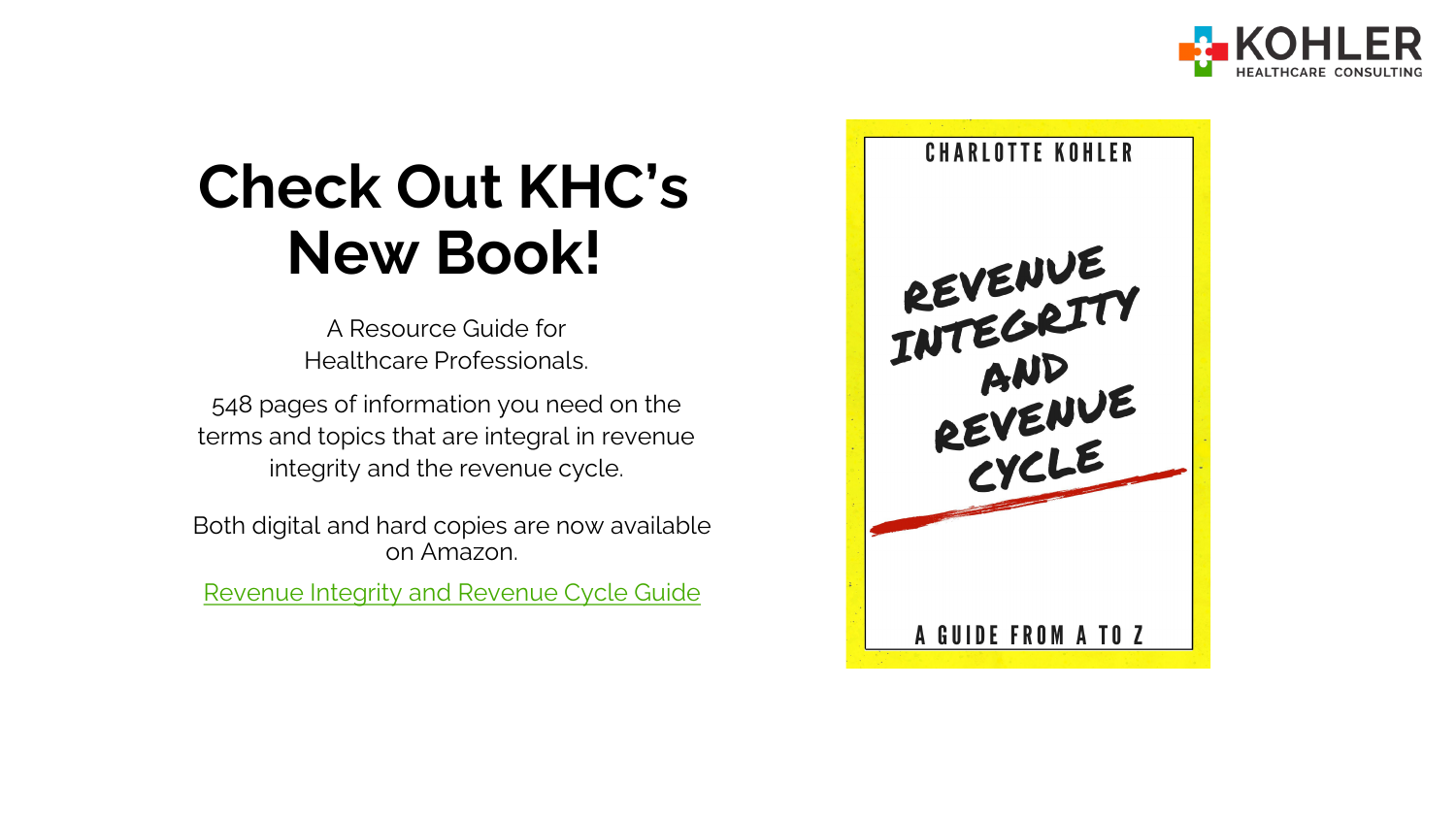

## **KHC Learning Collaboratives**